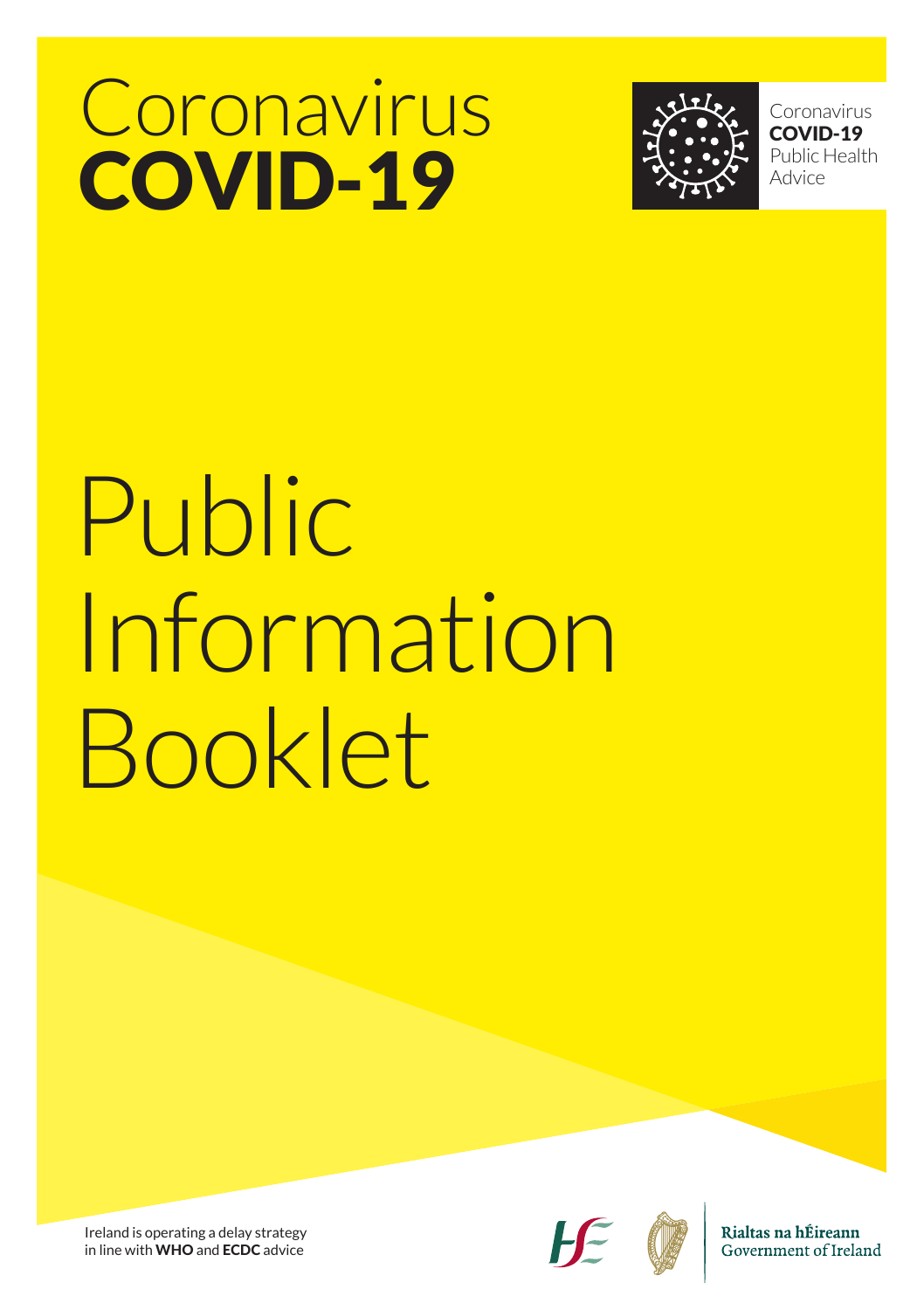## About this guide

This guide explains information about Ireland and Coronavirus (COVID-19).

## How is the Government responding to Coronavirus (COVID-19)? 1 What is Coronavirus (COVID-19)? 2 What are the symptoms of Coronavirus (COVID-19)? How can I protect myself from getting Coronavirus (COVID-19)? 5 Who are at-risk groups? The contract of the contract of the contract of the contract of the contract of the contract of the contract of the contract of the contract of the contract of the contract of the contract of the co What should I do if I'm feeling unwell? How should I limit social interaction? 9 What will I need if I'm told to stay at home? 10 How should I self-isolate? 11 and 12 and 13 and 14 and 14 and 14 and 14 and 14 and 14 and 14 and 14 and 14 and 14 and 14 and 14 and 14 and 14 and 14 and 14 and 14 and 14 and 14 and 14 and 14 and 14 and 14 and 14 and 14 and **Self-isolating Guidelines** 12 and 12 and 12 and 12 and 12 and 12 and 12 and 12 and 12 and 12 and 12 and 12 and 12 Keeping well during self-isolation 14 Where to go for more information? The contraction of the state of the state of the state of the state of the state of the state of the state of the state of the state of the state of the state of the state of the state of **Contents**

## How is the Government responding to Coronavirus (COVID-19)?

The Government has introduced measures to protect the public by delaying the spread of the virus.

Keep this leaflet in a safe place, follow the guidance and keep up to date with advice at www.hse.ie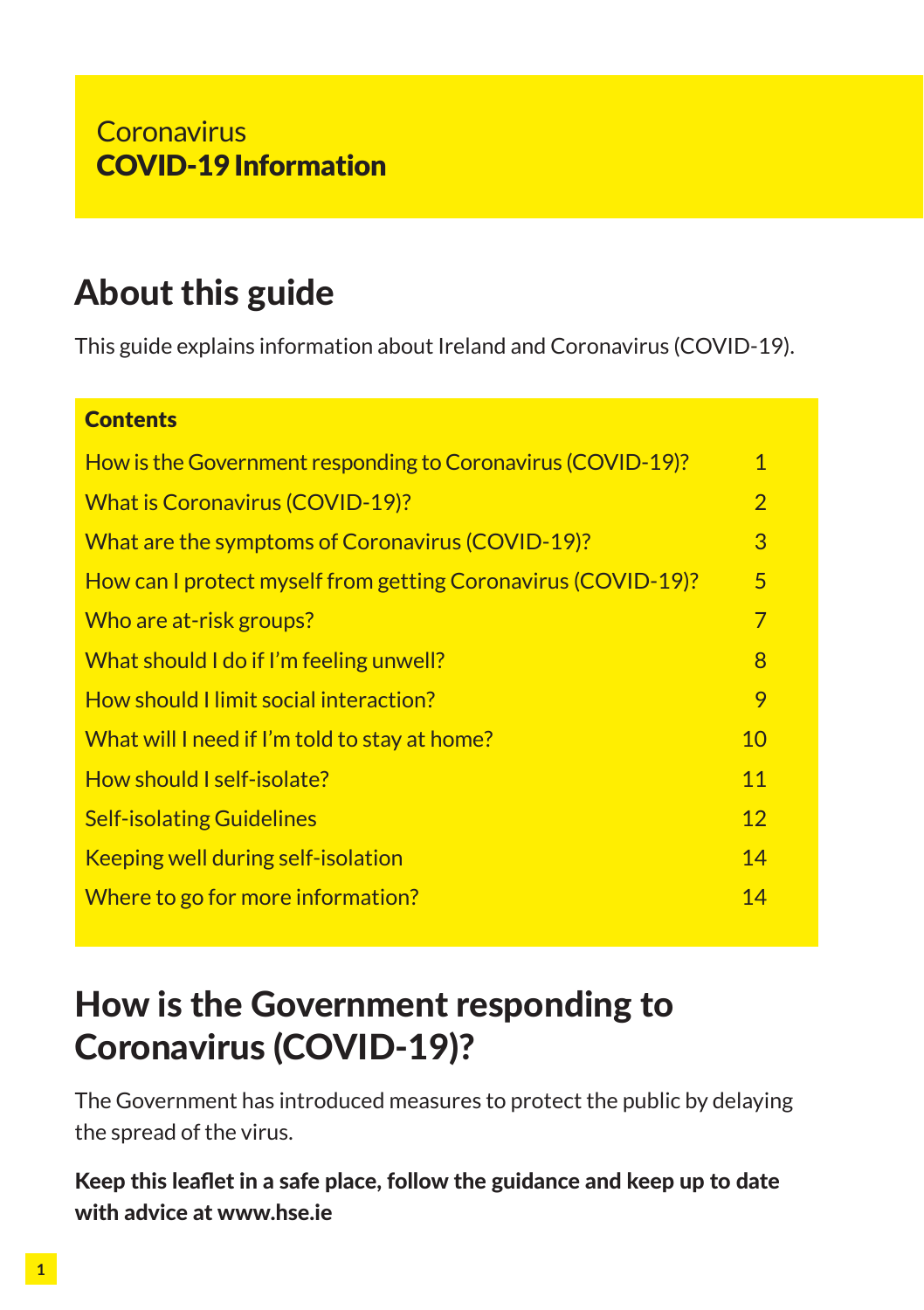

## What is Coronavirus (COVID-19)?

COVID-19 is a new illness that can affect your lungs and airways. It's caused by a virus called Coronavirus.



Coronavirus (COVID-19) is spread in sneeze or cough droplets. Current evidence suggests that the virus can spread as easily as the flu virus that circulates every winter.



Viruses can be easily spread to other people and you are normally infectious until all your symptoms have gone.



Coronavirus (COVID-19) may survive on surfaces if someone who has it coughs or sneezes onto it. Simple household disinfectants can kill the virus on surfaces.

The evidence so far suggests that:



of cases

Patients experience mild illness and make a full recovery within a few weeks



of cases Patients experience more severe illness



of cases Patients experience critical illness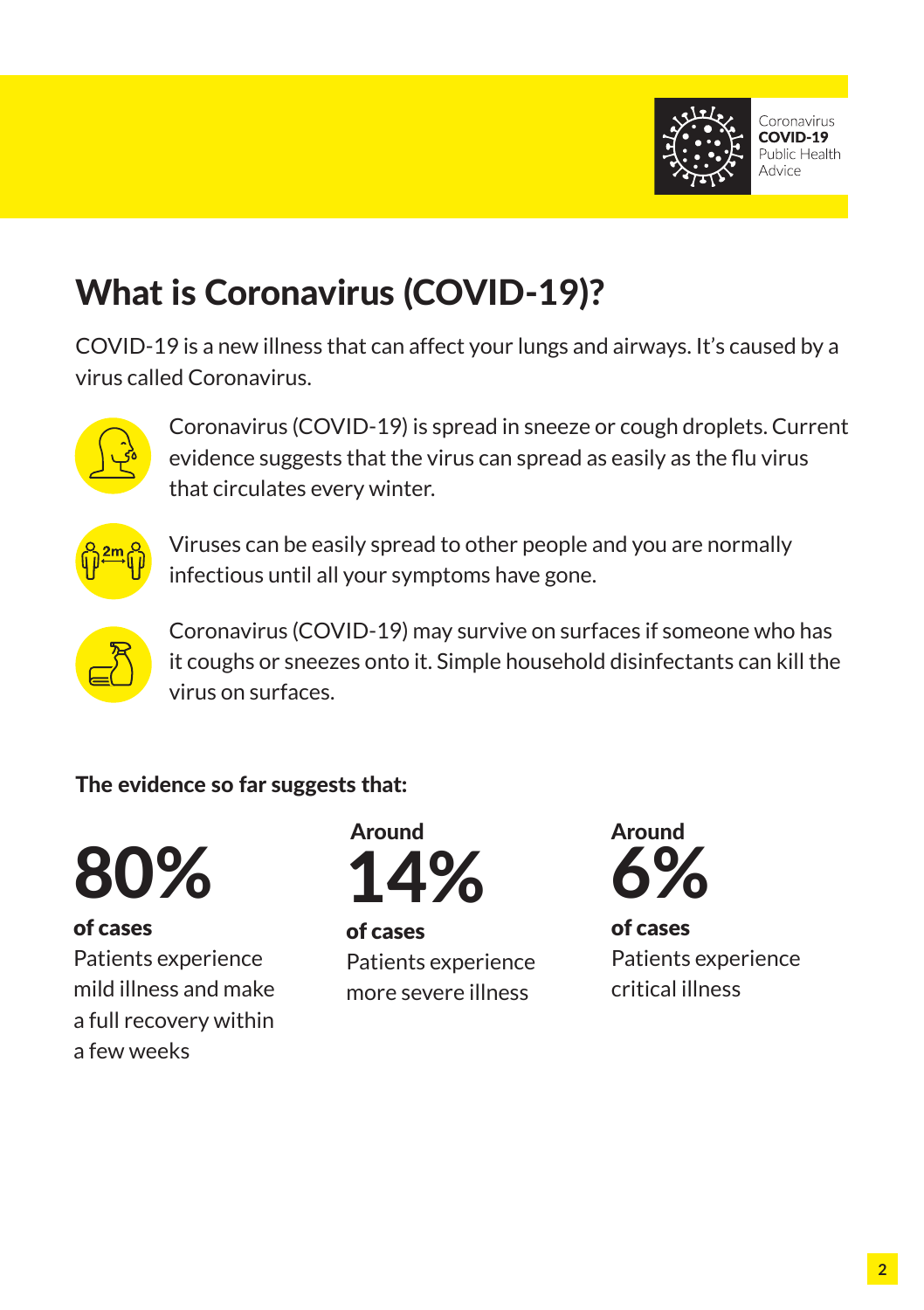#### **Coronavirus** COVID-19 Public Information

## What are the symptoms of Coronavirus (COVID-19)?

It can take up to 14 days for symptoms to appear. The most common symptoms are:



You may display one, some or all of these symptoms.

If you are experiencing worrying symptoms, you should contact your GP OR call HSELive 1850 24 1850.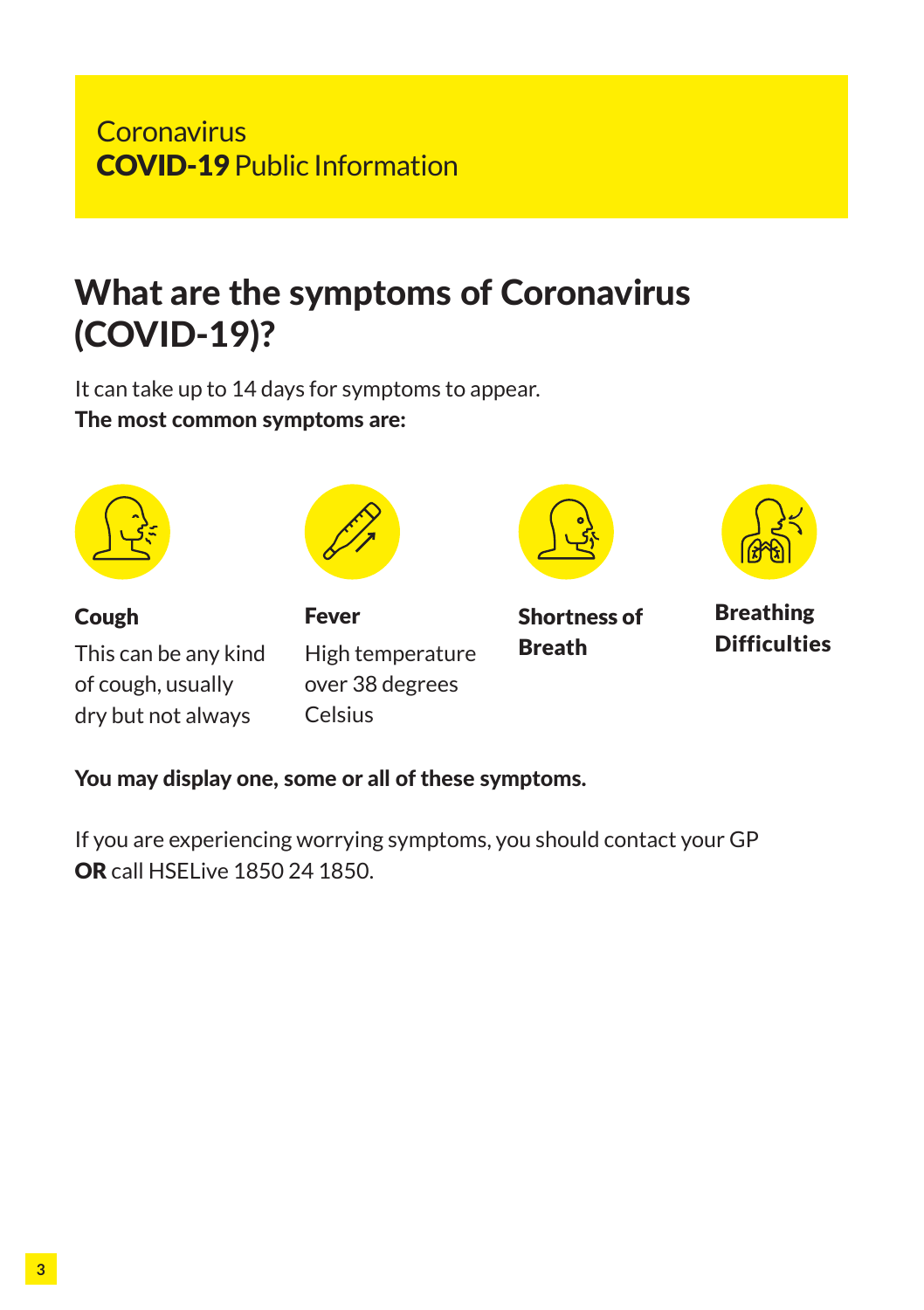| ı<br>l<br>ı         |
|---------------------|
|                     |
| $\ddot{\cdot}$<br>ļ |
|                     |
| こくらく                |
|                     |
|                     |
|                     |
|                     |
| I                   |
|                     |
|                     |
|                     |
|                     |
|                     |
|                     |
|                     |
|                     |
|                     |
|                     |

| Symptoms                                   | Coronavirus                        | Cold                      | 근                        |
|--------------------------------------------|------------------------------------|---------------------------|--------------------------|
|                                            | Symptoms range from mild to severe | Gradual onset of symptoms | Abrupt onset of symptoms |
| <b>Solution</b>                            | Common                             | Rare                      | Common                   |
| <b>Re</b> Cough                            | Common (Usually Dry)               | Mild                      | Common (Usually Dry)     |
| <b>Shortness of Breath</b>                 | Sometimes                          | $\frac{1}{2}$             | $\frac{1}{2}$            |
| <b>Aches and Pains</b>                     | Sometimes                          | Common                    | Common                   |
| Sore Throat                                | <b>Sometimes</b>                   | Common                    | Sometimes                |
| Headaches<br>H                             | Sometimes                          | Rare                      | Common                   |
| Fatigue<br>$\mathbb{Z}$                    | Sometimes                          | Sometimes                 | Common                   |
| 2 Runny or Stuffy Nose                     | Rare                               | Common                    | Sometimes                |
| <b>Diarrhoea</b><br>奇                      | Rare                               | $\frac{1}{2}$             | Sometimes for Children   |
| $\frac{\partial^2}{\partial x^2}$ Sneezing | $\frac{1}{2}$                      | Common                    | $\frac{1}{2}$            |

Sources: World Health Organization, Centers for Disease Control and Prevention Sources: World Health Organization, Centers for Disease Control and Prevention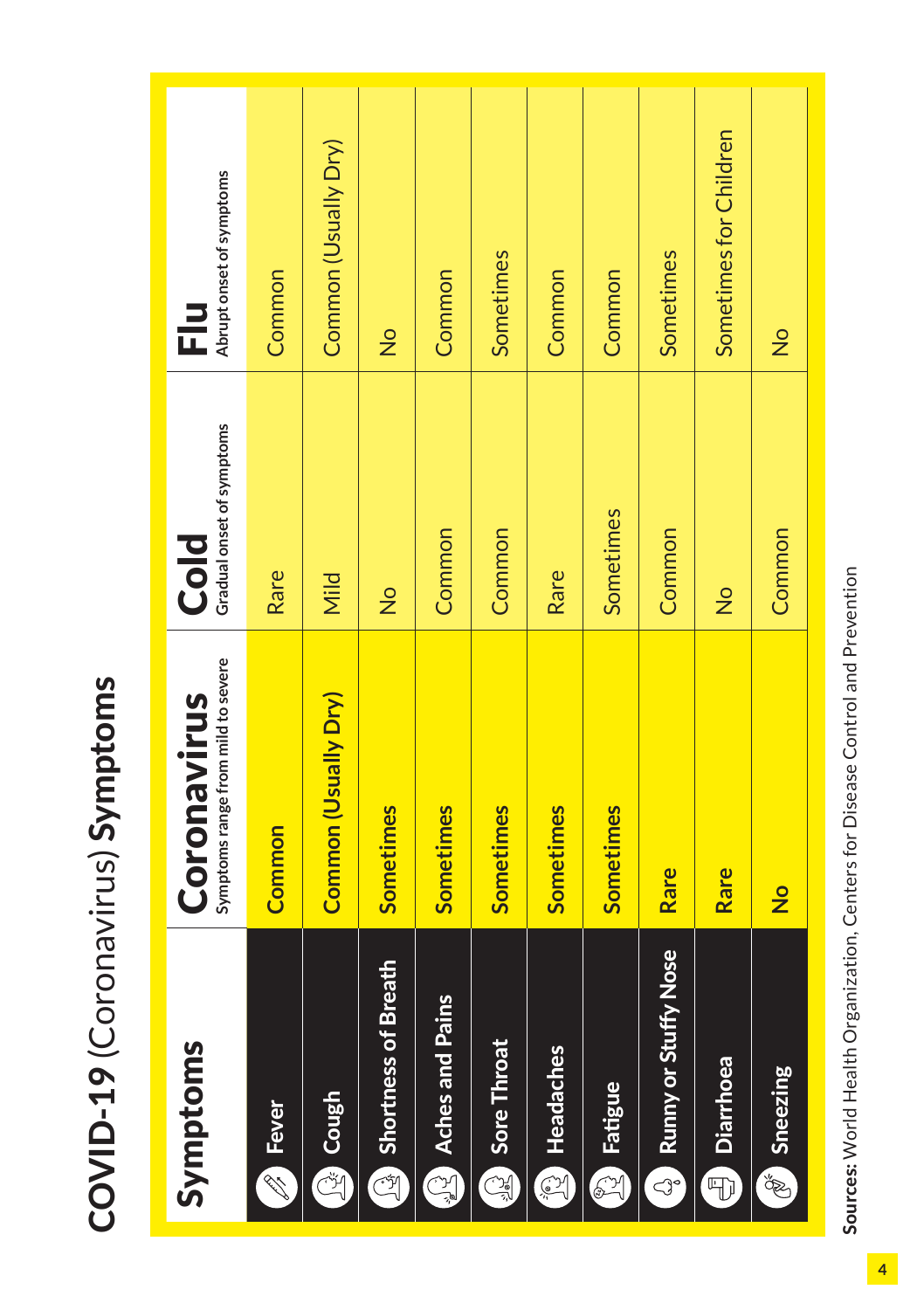## How can I protect myself from getting Coronavirus (COVID-19)?



Wash your hands regularly and avoid touching your face with your hands. Hand gels with at least 60% alcohol content can be used if soap and water are not available.

#### How to wash your hands with soap and water



 $\triangledown$  Wet your hands with warm water and apply soap.



 $\blacktriangleright$  Rub your hands together until the soap forms a lather.

 $\blacktriangleright$  Rub the top of your hands, between your fingers and under your fingernails.



 $\triangleright$  Do this for about 20 seconds.



 $\triangleright$  Rinse your hands under running water.



 $\triangledown$  Dry your hands with a clean towel or paper towel.

A video demonstration is available at hse.ie/handhygiene



When coughing and sneezing, cover your mouth and nose with your bent elbow or tissue. Put used tissues into a closed bin and wash your hands.



Clean and disinfect frequently touched objects and surfaces. Use regular household disinfectants to clean surfaces.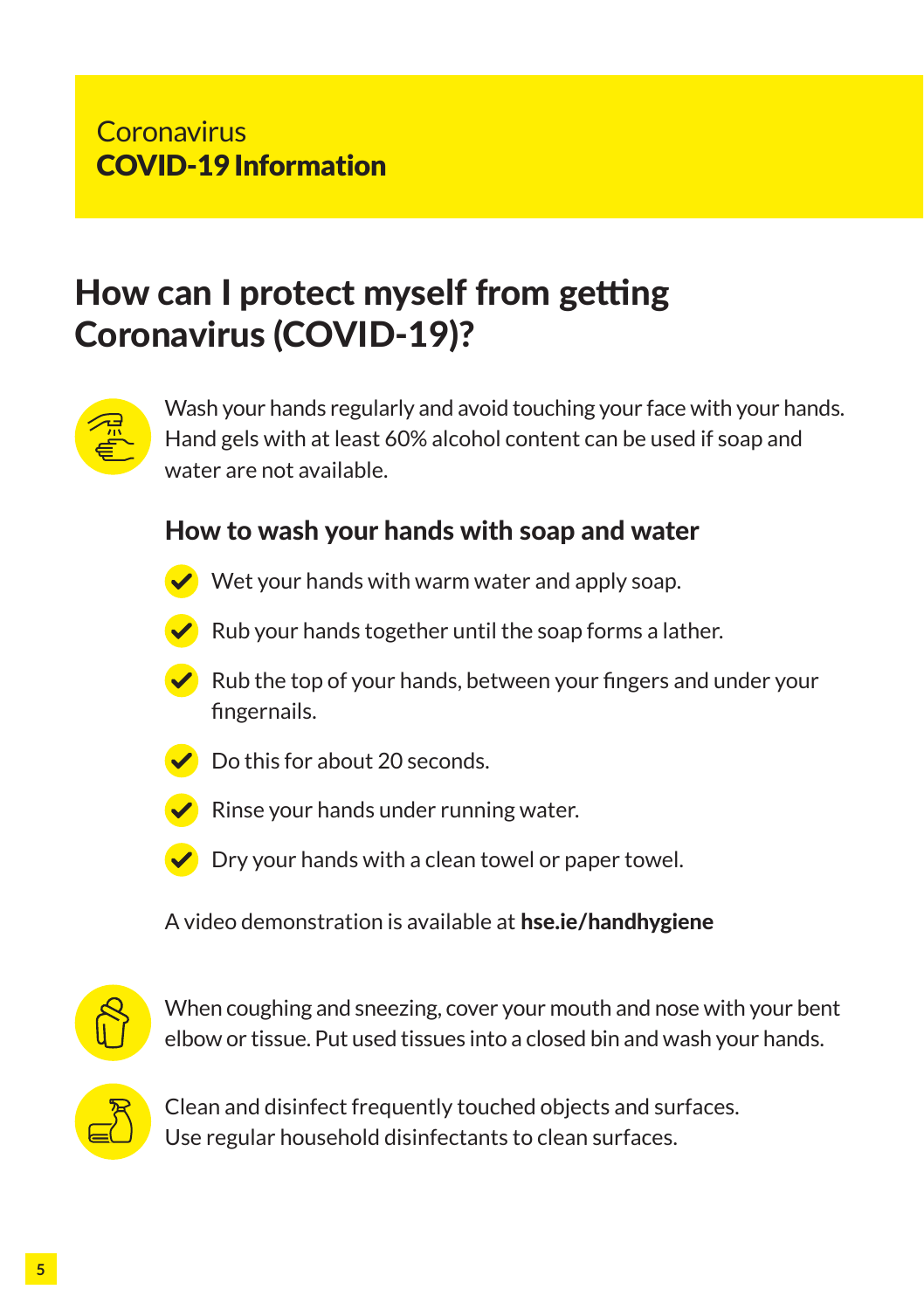





Do not shake hands or make close contact where possible.



We recommend social distancing for all people to decrease the spread of the virus. Social distance measures work by reducing contact between sick and healthy individuals.

We also recommend that you reduce social interactions to help protect yourself from getting the virus. Reduce the number of people you meet day to day.

#### Some of the things you can do include:



Increase your distance from others – keep separate by at least 1 metre (3ft), ideally at least 2 metres (6ft)



Don't shake hands



 $\bullet$  Ideally avoid communal sleeping areas

- Avoid crowded places
- $\blacktriangleright$  Work from home if possible

#### When in crowded settings like public transport or a supermarket, practise personal protective measures by:



Avoiding touching your eyes, nose and mouth AND



Cleaning your hands often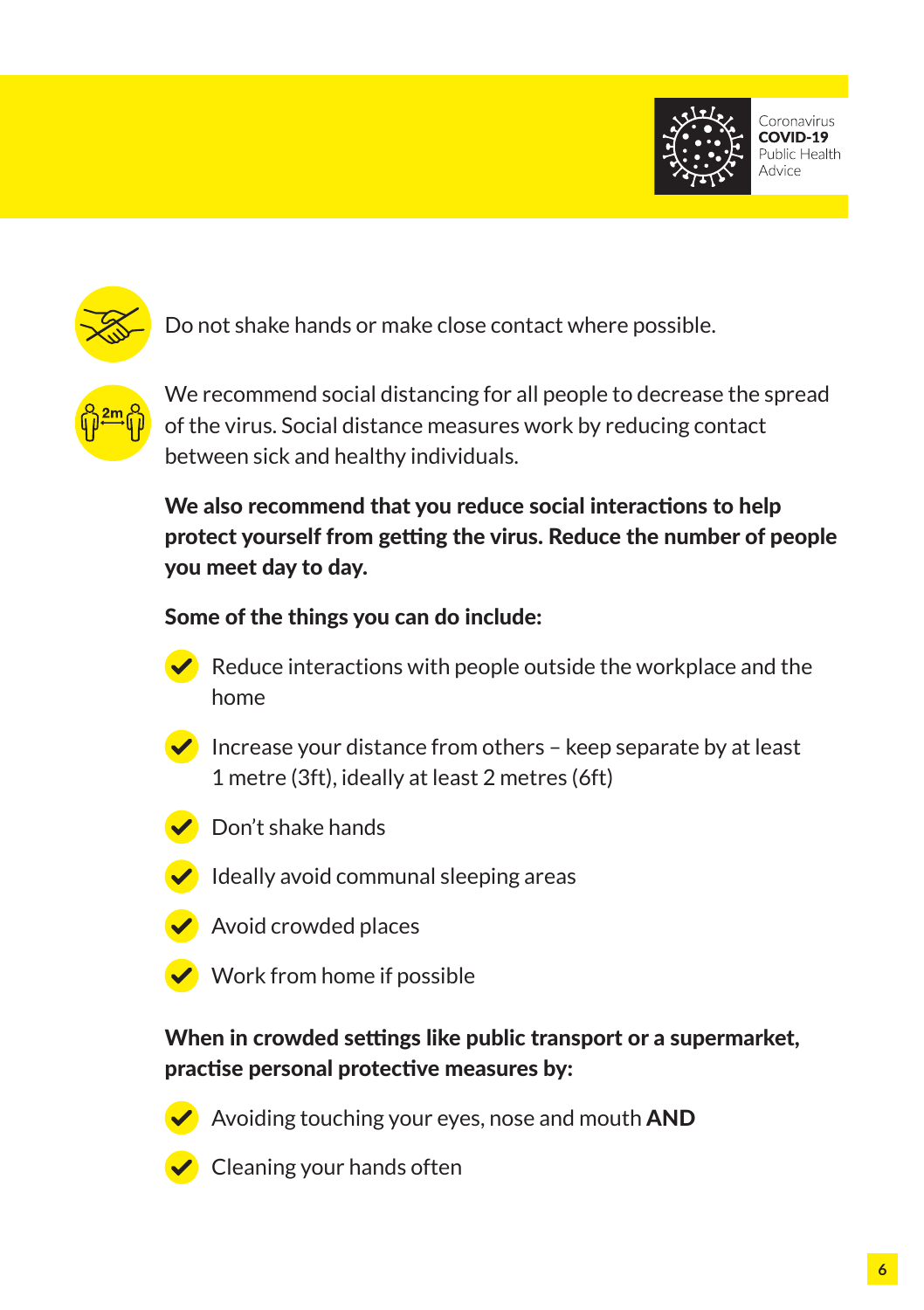## Who are at-risk groups?

There are some groups of people who may be more at risk of serious illness if they catch Coronavirus (COVID-19).

#### These groups include:

- $\rightarrow$  People over 75 are particularly vulnerable
- $\rightarrow$  All people aged 60 years and over
- $\rightarrow$  People (adults and children) with long-term medical conditions including people with cardiac and respiratory conditions
- $\rightarrow$  People whose immune system is impaired due to disease or treatment including cancer patients
- $\rightarrow$  Patients with any condition that can affect respiratory function (breathing)
- $\rightarrow$  Residents of nursing homes and other long-stay settings including disability, mental health and older persons services
- $\blacktriangleright$  All over 50-year olds within the specialist disability health services
- $\rightarrow$  All people in the specialist disability health services with an underlying health problem

#### Further support for older people

The charity ALONE, in partnership with the Department of Health and HSE, has a Coronavirus (COVID-19) support line for older people.

Older people can contact ALONE on 0818 222 024. The line is open Monday to Friday, 8am-8pm.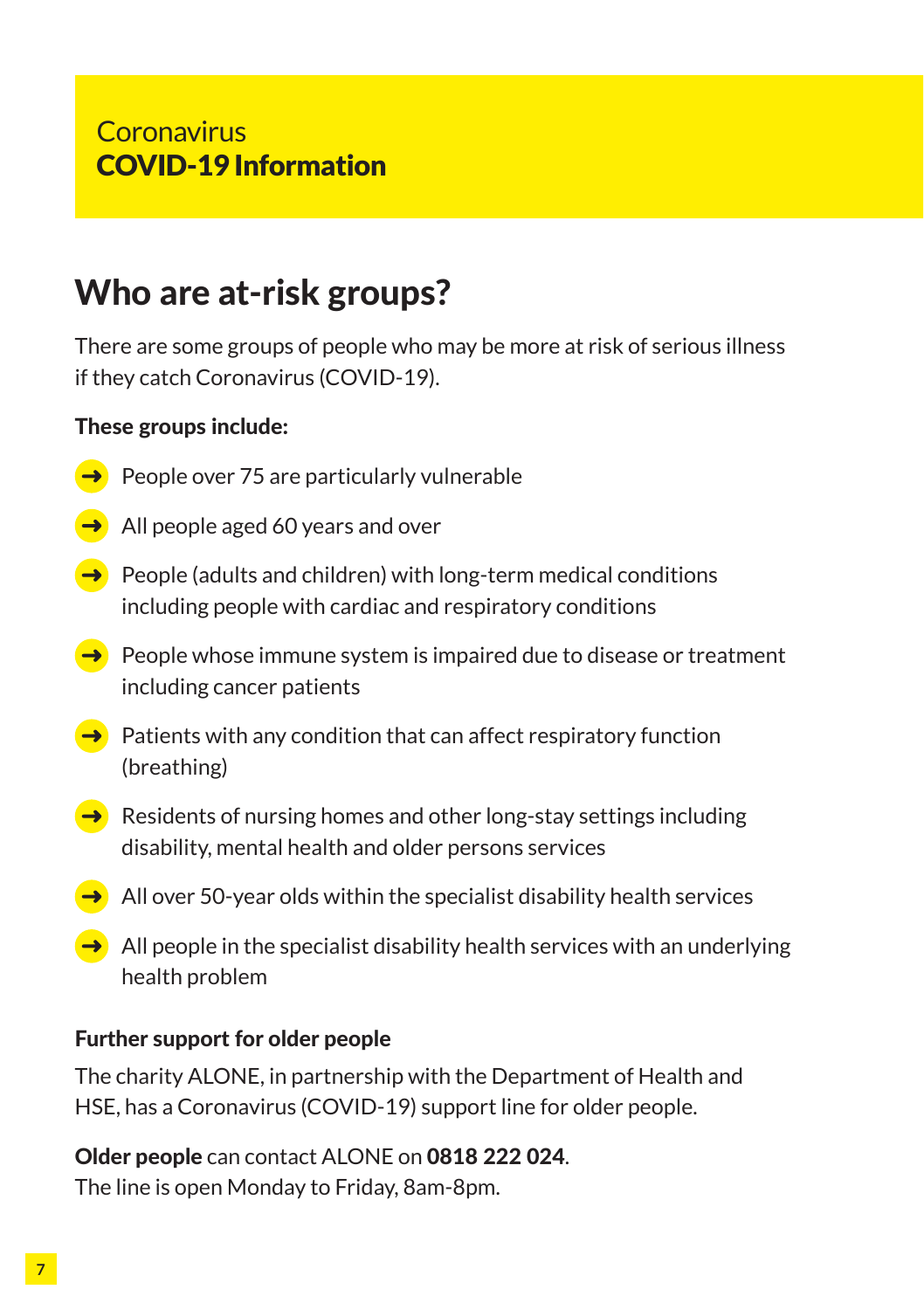

## What should I do if I'm feeling unwell?

If you are experiencing flu-like symptoms like fever and/or cough, you should immediately self-isolate regardless of travel or contact history. We explain how to self-isolate on page 11.

If you are experiencing these symptoms and are concerned you have been in contact with a person infected with Coronavirus (COVID-19), self-isolate and contact your GP (family doctor) by phone. Do not go to your GP surgery in person.

Your GP will assess you and decide if a test for Coronavirus (COVID-19) is necessary.

You can also call HSELive on 1850 24 1850 for further guidance.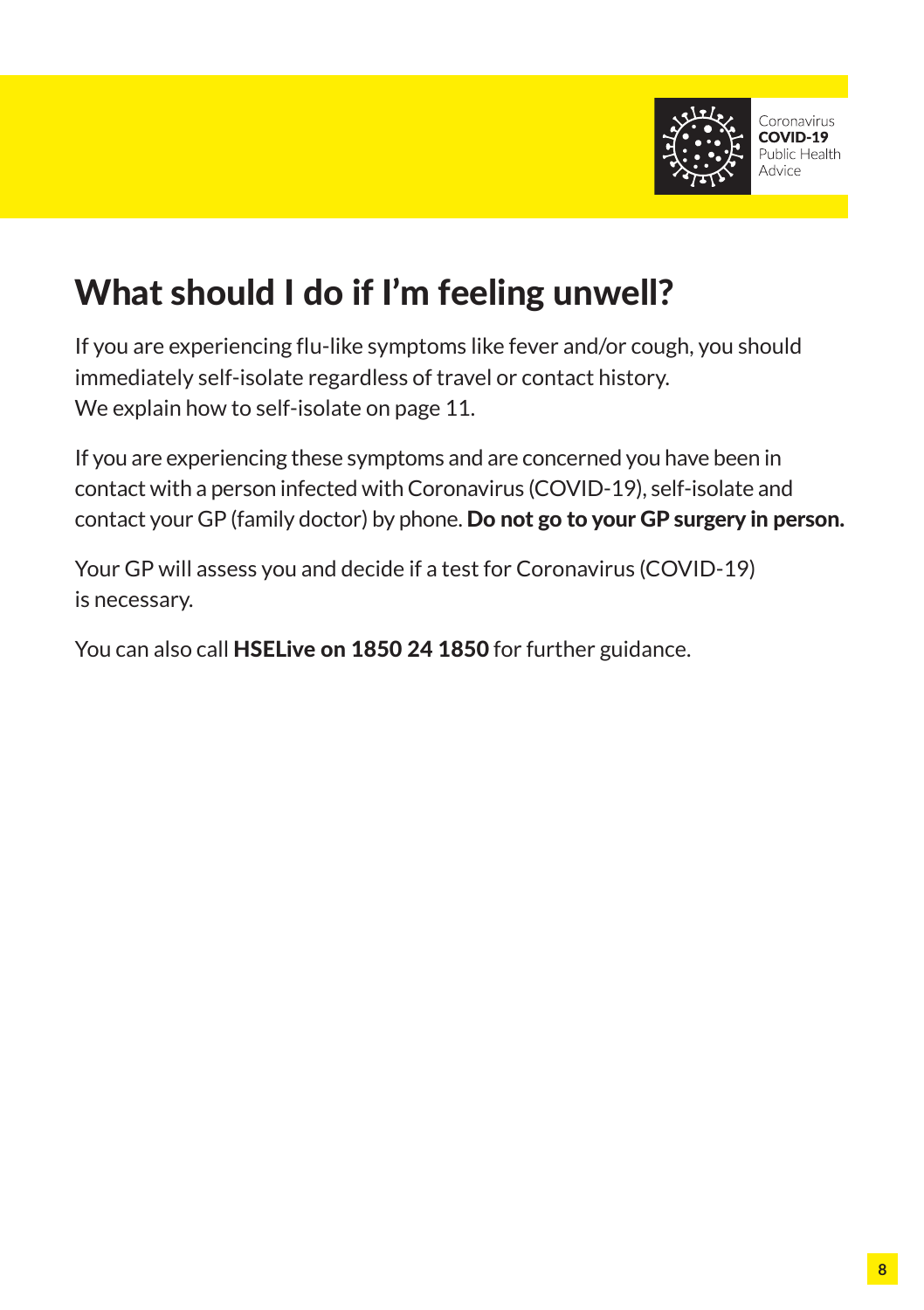## How should I limit social interaction?

Limited social interaction is avoiding contact with other people and social situations as much as possible. You may need to do this if you are a close contact of a confirmed case of Coronavirus (COVID-19). This is to stop other people from getting the virus if you develop symptoms.

#### If you are told to limit social interaction, you should:

- Reduce interactions with people outside the workplace and the home
- Increase your distance from others keep separate by at least 1 metre (3ft), ideally at least 2 metres (6ft)
- Don't shake hands
- $\blacksquare$  Ideally avoid communal sleeping areas
- $\triangle$  Avoid crowded places
- $\bullet$  Work from home if possible

You can still go outside for walks, runs or cycles on your own.

However, you should avoid spending more than 15 minutes in close contact with other people.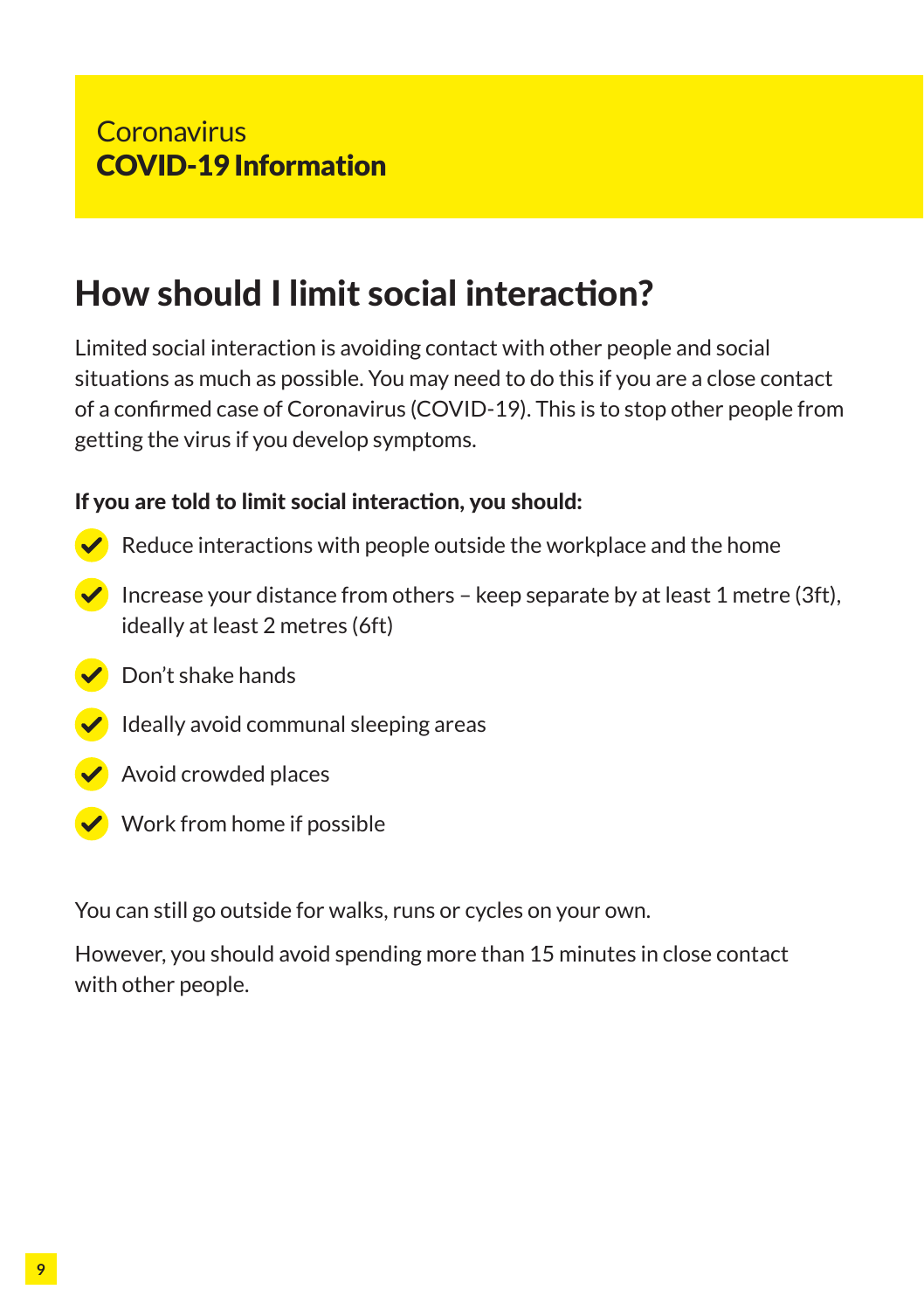

## What will I need if I'm told to stay at home?

#### To help stop the spread of Coronavirus (COVID-19) you may be asked to either:

Limit social interactions with other people OR Self-isolate

#### Here are some practical steps you can take now which will be useful if you become unwell:

- Alert close family, friends and neighbours over the phone and tell them that you are not feeling well and are unable to receive visitors
- $\blacktriangleright$  Organise in advance to get someone to do shopping for you. If you are getting something delivered to your home, make sure it is left outside the front door for you to get it rather than bringing people into your home
- $\triangle$  Make an up-to-date list of your medicines. If you become unwell, this is important information especially if you need treatment from a different doctor than usual
- $\blacktriangleright$  There is no need to order extra medicines over and above normal requirements. Doing so will reduce supply of medicines for others. The supply of medicines will continue

#### If you have symptoms, please do not attend your pharmacy in person. You can phone your pharmacist if you need to order a prescription. If you need to collect prescription or non-prescription medicines, ask a family member or friend to do so.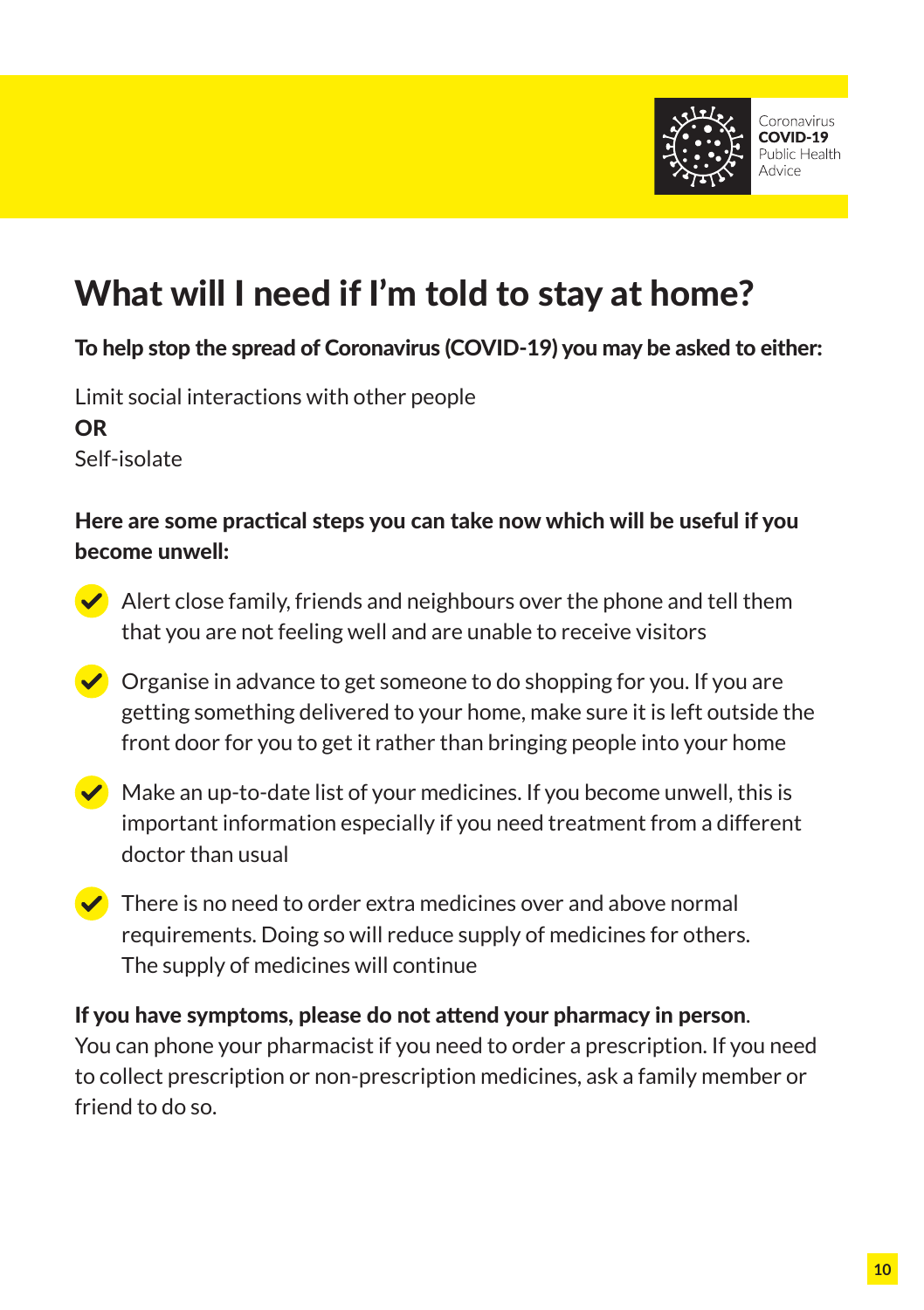## How should I self-isolate?

Self-isolation means staying indoors and completely avoiding contact with other people. You may need to do this if you have symptoms of Coronavirus (COVID-19). This is to stop other people from getting it.

If you have symptoms then you MUST self-isolate and **contact your GP by phone**. If they think you need to get tested for the virus, they will organise this.

While you wait for the test results or if you test positive but have mild symptoms, you can self-isolate at home.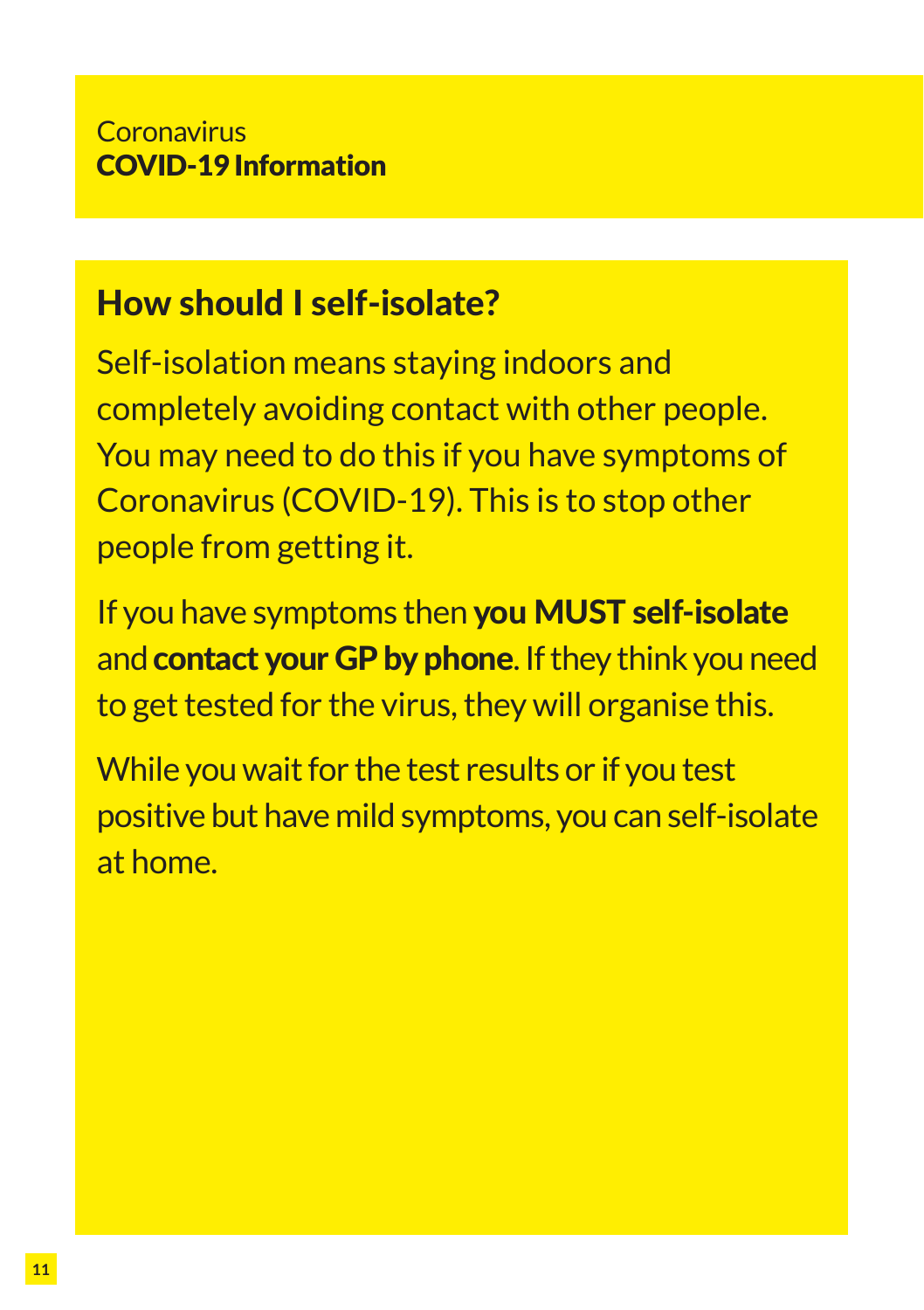

## Self-isolating Guidelines

The following guidelines 1–10 should be followed by people who have to self-isolate due to Coronavirus (COVID-19).

#### 1 Stay at home

Do not go to work, college, school, religious services, social gatherings or public areas. Do not use public transport or taxis until you are well.

#### Keep away from other people in your home as much as you can

Avoid physical contact with other people in your household. Stay in a room with the window open. If possible, you should use a separate toilet and bathroom to the rest of the household. If this is not possible, make sure these areas are kept clean.

#### **Wash your hands often**

Keep your hands clean by washing them regularly with soap and water. This is one of the most important things you can do.

#### **Cover your coughs and sneezes**

When coughing and sneezing, cover your mouth and nose with your bent elbow or tissue. Put used tissues into a closed bin and wash your hands.

#### 5 Avoid sharing things

You should avoid sharing dishes, drinking glasses, cups, eating utensils, towels, bedding or other items with other people in your home. After you use these items, they should be washed in a dishwasher or alternatively with soap and hot water. Don't share games consoles or remote controls.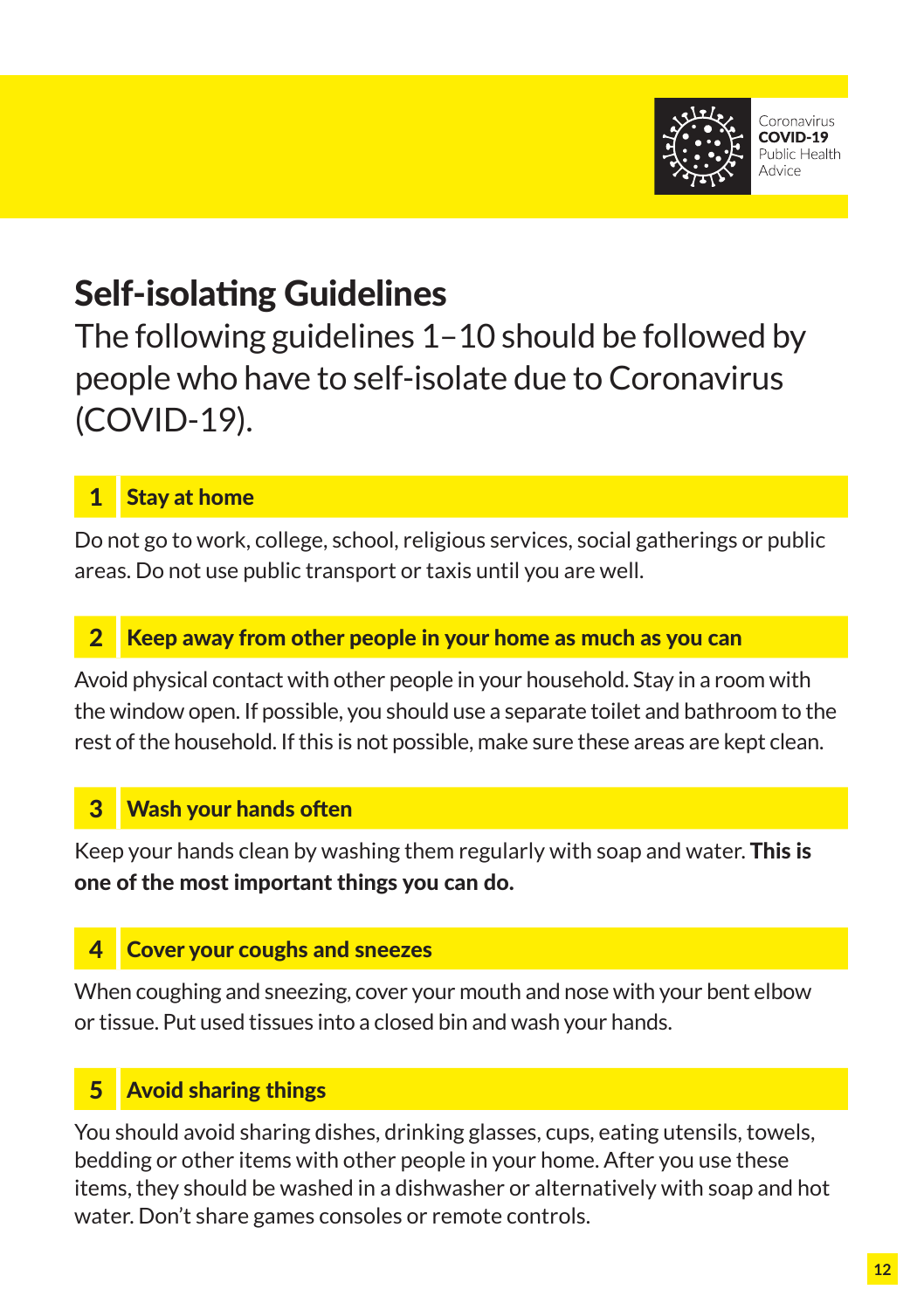## Self-isolating Guidelines Continued

#### **Monitor your symptoms**

If your symptoms develop or get worse, phone your GP. If it is an emergency, call an ambulance on 112 or 999 and tell them that you may have Coronavirus (COVID-19).

#### 7 Avoid having visitors in your home

If possible, do not allow visitors into your home or answer your door to callers.

#### 8 Household cleaning

Many cleaning and disinfectant products sold in supermarkets can kill Coronavirus (COVID-19) on surfaces. Clean the surface as usual with a detergent, disinfectant or disinfectant wipe. Wear disposable gloves and a plastic apron if available and throw them out afterwards. Wash your hands after removing gloves and apron.

#### **Laundry**

Wear gloves while handling dirty laundry and wash with detergent at a temperature above 60 degrees Celsius or at the highest temperature suitable for the fabric (whichever is higher). Clean all surfaces around the washing machine and wash hands thoroughly after handling dirty laundry.

#### 10 Managing rubbish

Use plastic bags for collecting rubbish including used tissues, gloves, masks and aprons. Dispose of rubbish bags when three-quarters full by tying the bag. Place the first bag in a second bag, which you should then also tie.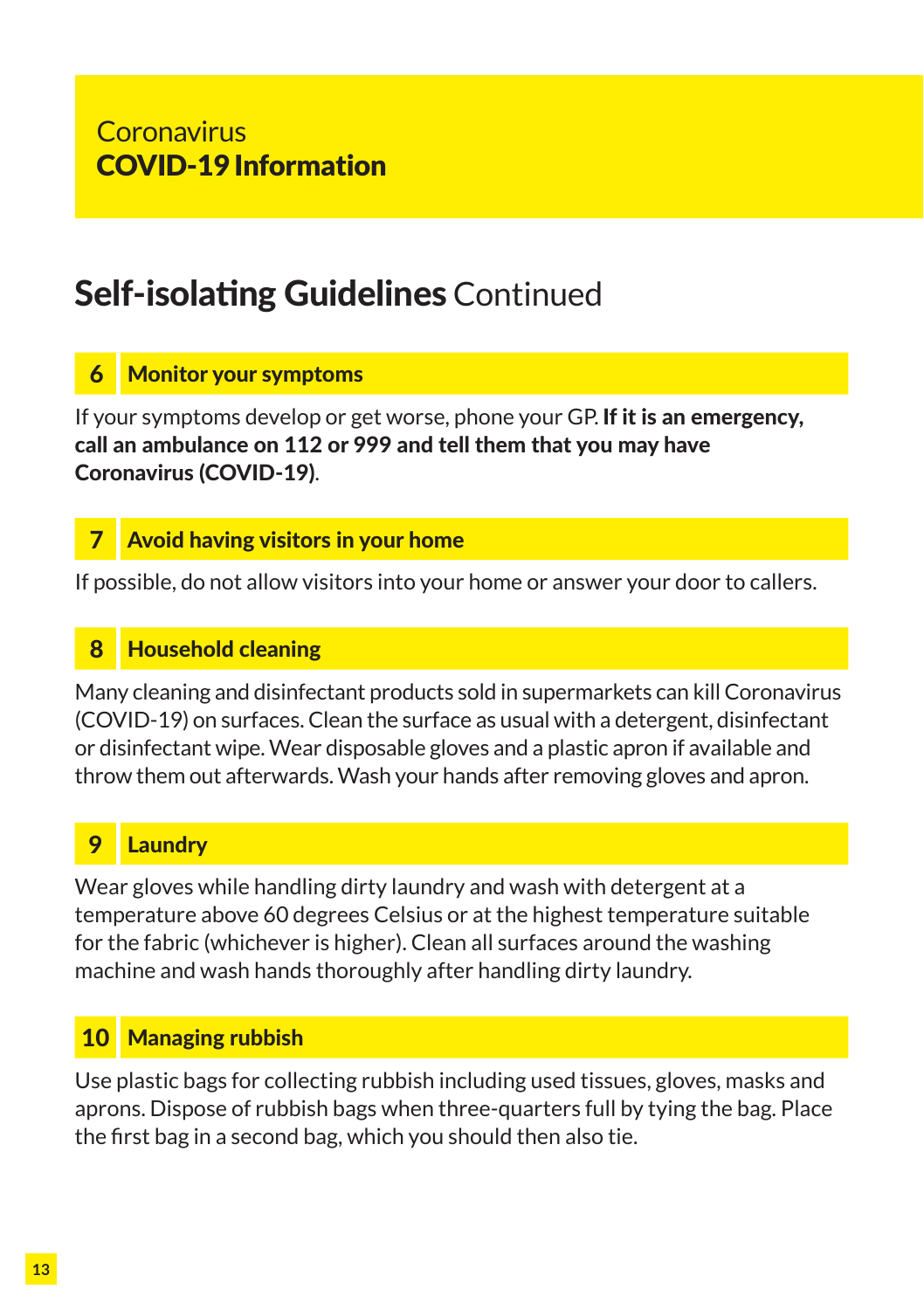

## Keeping well during self-isolation

Infectious disease outbreaks, like the current Coronavirus (COVID-19), can be worrying and can affect your mental health. While you may be anxious, there are many things you can do to support and manage your mental health during such times.

Keep yourself mobile by getting up and moving around as much as possible. If you have a garden or backyard go out and get some fresh air, but keep more than 2 metres away from other people.

Self-isolation can be boring or frustrating. It may affect your mood and feelings. You may feel low, worried or have problems sleeping.

You may find it helps to stay in touch with friends or relatives by phone or on social media. See yourmentalhealth.ie for more advice.

## Where to go for more information?

If you need more information, please go to HSE.ie OR Call HSELive on 1850 24 1850 for further guidance.